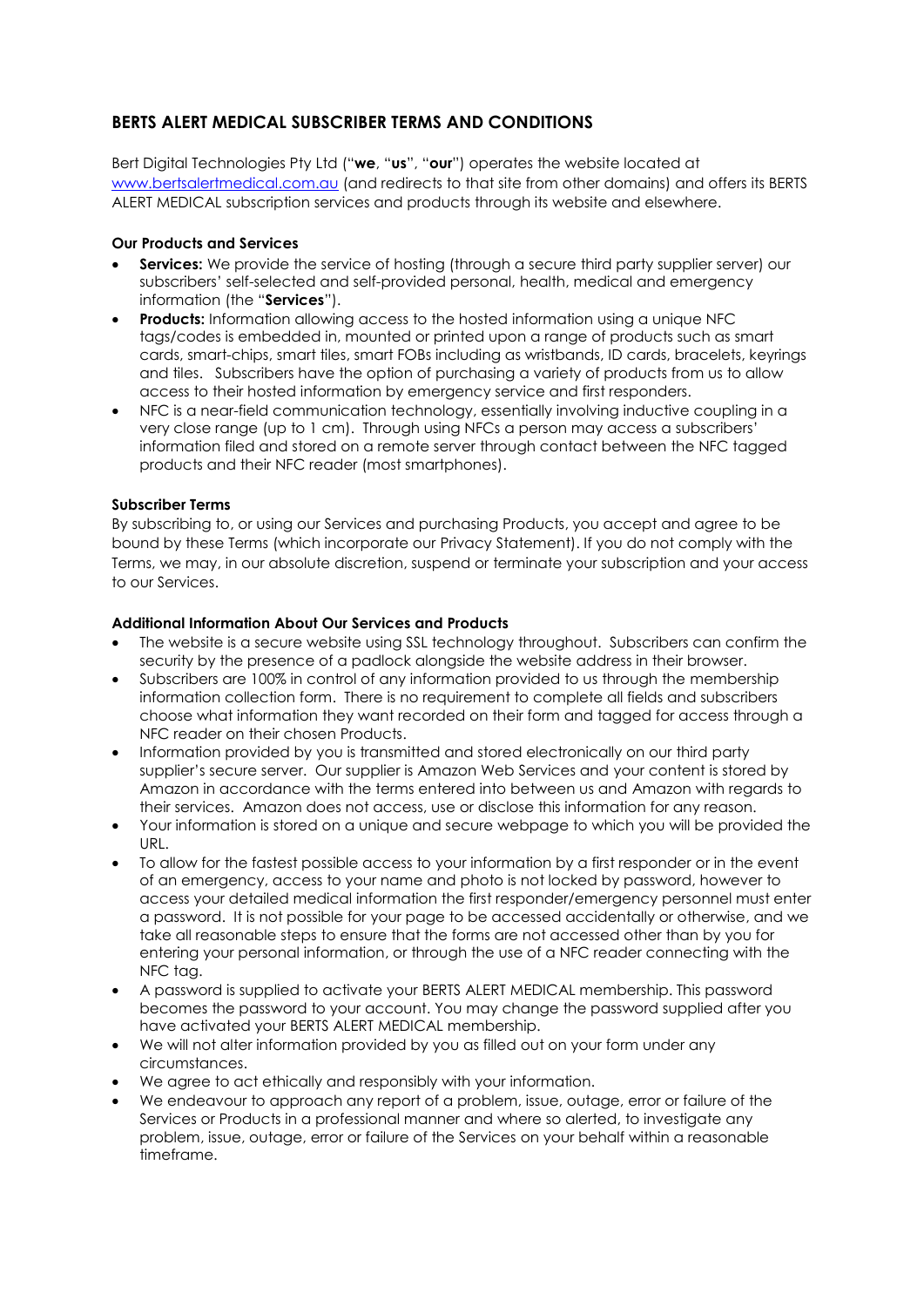• We endeavour to notify you of any major service outage that we are made aware of by any of our suppliers whether planned or unplanned using the email address that you have provided us with upon submitting your information.

## **Fees, Payment and Cancellation Policy**

- Upon setting up your subscription and selecting for purchase certain products, we will charge you the subscription fee for the type of subscription you have chosen as displayed at the time of subscribing and the price of purchased products also as displayed at the time of purchasing.
- The term of your subscription commences on the date you receive confirmation of acceptance of your subscription and log in details from us and continues for 1 calendar year from such date, unless you renew or extend your subscription by paying the then annual subscription fee as advertised at the time of renewal/extension and accepting the then current Terms.
- Once subscribed, other than to the extent required by any relevant legislation, subscriptions cannot be cancelled, refunded or extended for any reason other than in our sole discretion. For the avoidance of doubt, nothing in this clause 7 limits in any way consumer guarantees and rights that may be available to a consumer within the meaning of the Australian Consumer Law (*Competition and Consumer Act 2010* (Cth)).
- We provide various payment methods for Services and Products, including but not limited to online third party hosted credit card payments and direct deposit. The payment method you choose may be subject to additional terms and conditions imposed by the applicable third party payment processor. By making payment through a third party payment processor, you accept their applicable terms and conditions. In the absence of fraud or mistake, all payments made are final. If you make a payment by debit card or credit card, you warrant that the information you provide to us or our payment processor is true and complete, that you are authorised to use the debit card or credit card to make the payment, that your payment will be honoured by your card issuer.
- Where you wish to make changes to your information or order additional products, you may do this through the Website and upon payment of the advertised fees/prices for such changes or products.

### **Return of Products**

- Due to the personalised nature of the Products we do not provide refunds or returns for change of mind purchases.
- If a Product is not working (other than due to mistreatment, damage or loss) we will replace such Product free of charge upon return of the defective product to us and our confirmation that the Product is defective.

### **Issues with Services**

If you have any issues or problems with the Services please contact us immediately by email or phone (contact details are at end of these Terms and displayed on the website). Please detail the precise nature of the problem and a contact number on which we can reach you. We will make reasonable endeavours to investigate any problem and work on a solution.

### **Australian Consumer Law**

Nothing in these Terms or otherwise is intended to exclude or limit the operation of the Australian Consumer Law (as set out in the *Competition and Consumer Act 2010* (Cth)) or any other laws implying terms, conditions or warranties into contracts for the supply of goods or services which cannot be excluded. Subject to this clause, and to the fullest extent permitted by law, all implied rights, remedies, guarantees, conditions and warranties are hereby excluded.

### **Subscriber Obligations**

As a subscriber to the Services, you agree as follows:

• to provide a valid and functioning email address as part of their information submission. Failure to provide a valid and functioning email address may cause you to miss important service announcements or unplanned outages. We are not responsible if you miss such information. Your email address will not be shared with any third parties and will used by us for the purposes of Services activation notifications plus other notifications relating to the Services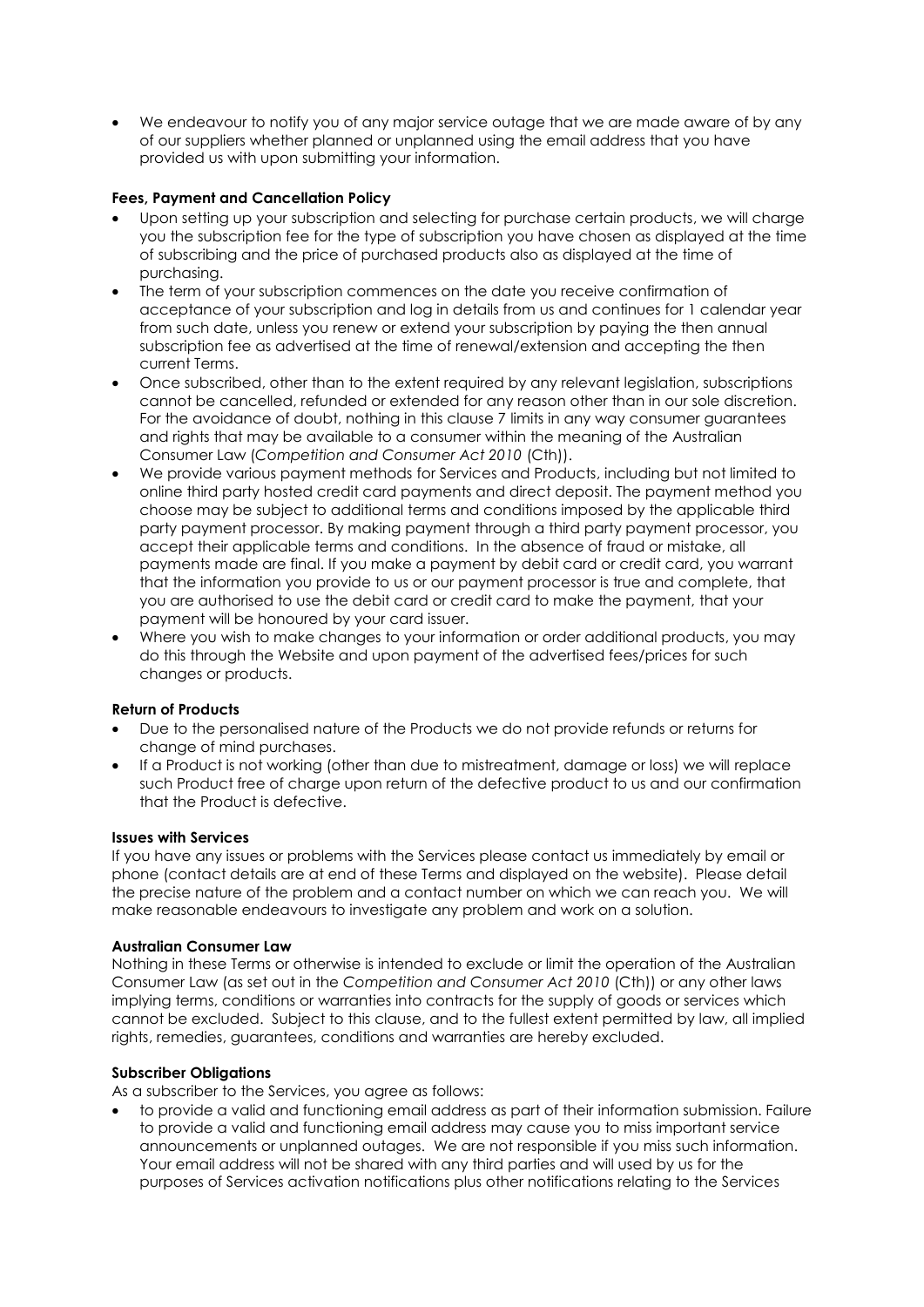such as outages, policy updates, updates to Terms, customer offers and occasional newsletters.

- to remain subscribed to the email notifications that we operate alongside the Services. We reserve the right to cancel a subscription to the Services if we are notified that you have unsubscribed or implemented any other means to stop receiving emails from us related to the Services. It is vital that we have a method of making you aware of any planned or unplanned service outages.
- to accept full and absolute responsibility for frequently satisfying yourself that:
	- o your information remains accurate, up to date and comprehensible and that your information is displayed using the appropriate method of access; and
	- the product/s containing the NFC tag remain functional with compatible NFC devices. We strongly encourage checking this daily.
- You acknowledge that at the end of any subscription term, we reserve the right to remove your information without further notice to you.
- You acknowledge that your information is not stored in the NFC tag contained within or on Products – instead the NFC tag contains an electronic version of your unique URL which a compatible device will prompt a user to visit if the NFC tag is read by a compatible NFC reader.
- You will only use the Services in good faith and for its intended purpose, and in compliance with applicable laws and you will not load or publish any material that contains any virus, trojan horse, worm or other programs that have an adverse effect on the Services, or the hosting infrastructure.

#### **Disclaimers**

- We will only publish your most recent submission of your information. We cannot be held responsible for the omission or inclusion of incorrect information or any consequences whatsoever resulting from the same when multiple submissions have been made.
- All Services are provided on a 'best endeavours', 'as-available' and 'as-is' basis without any warranties of any kind, whether express or implied unless a warranty cannot be contracted out of pursuant to law.
- We are not responsible and cannot be held liable for:
	- o any inaccuracies of customer information;
	- o any damage to the NFC tag contained within your Products once it has been received and in use by you;
	- o the apparent failure of any device whatsoever to access or read the information on the NFC tag;
	- o any circumstances whatsoever resulting from the Services not working as intended due to your failure to make the recommended daily checks to the Services, failure to report any inaccuracies or discrepancies or a technical failure of any third party's product or service including our supplier's or human error by employees of us or our suppliers or a force majeure or any other circumstances beyond our control;
	- any failure of any technology provided by our suppliers or any other third party including but not limited to the Internet, servers and any telecommunications connections.
- **Neither us or our employees, consultants, suppliers, subcontractors or agents are medical or health professionals. We do not provide any emergency response medical or health services. Our Services are merely a means to enable you to allow first responders, emergency services and other assistance providers with access to your information which may (but is not guaranteed or represented in any way) to inform persons assisting you of your personal details, medical information or other relevant or vital details.**
- To the maximum extent permitted by law, we shall not be liable for any direct, indirect, special, punitive, incidental, exemplary, contractual, or consequential damages, or any damages whatsoever of any kind, resulting from any loss arising out of or in any way connected with your use of our Services. To the maximum extent permitted by law, you release and indemnify us from your use of our Services.